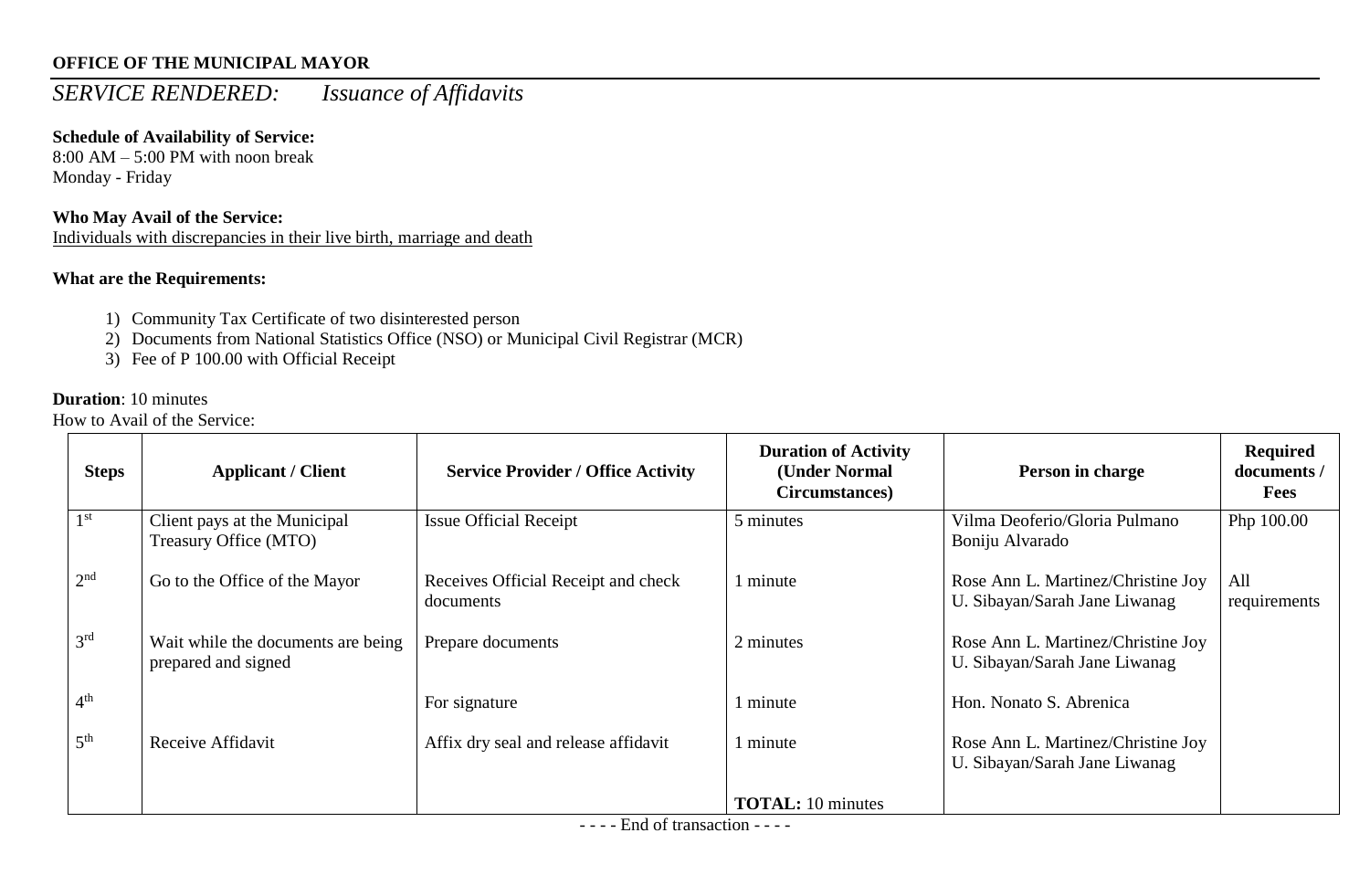## *SERVICE RENDERED: Issuance of Mayor's Clearance*

## **Schedule of Availability of Service:**

8:00 AM – 5:00 PM with noon break Monday - Friday

## **Who May Avail of the Service:**

Given to individuals for whatever purpose/intent in may serve them.

## **What are the Requirements:**

- 1) Community Tax Certificate
- 2) Police Clearance
- 3) Fee of P 100.00 with Official Receipt

## **Duration:** 10 minutes

How to Avail of the Service:

| <b>Steps</b>    | <b>Applicant / Client</b>                                 | <b>Service Provider / Office Activity</b>        | <b>Duration of Activity</b><br>(Under Normal<br>Circumstances) | Person in charge                                                    | <b>Required</b><br>documents /<br><b>Fees</b> |
|-----------------|-----------------------------------------------------------|--------------------------------------------------|----------------------------------------------------------------|---------------------------------------------------------------------|-----------------------------------------------|
| 1 <sup>st</sup> | Client pays at the Municipal<br>Treasury Office (MTO)     | <b>Issue Official Receipt</b>                    | 5 minutes                                                      | Vilma Deoferio/Gloria Pulmano<br>Boniju Alvarado                    | Php 100.00                                    |
| 2 <sup>nd</sup> | Go to the Office of the Mayor                             | Receives and evaluate requirements               | minute                                                         | Rose Ann L. Martinez/Christine Joy<br>U. Sibayan/Sarah Jane Liwanag | All<br>requirements                           |
| 3 <sup>rd</sup> | Wait while the documents are being<br>prepared and signed | Check documents and prepare mayor's<br>clearance | 2 minutes                                                      | Rose Ann L. Martinez/Christine Joy<br>U. Sibayan/Sarah Jane Liwanag |                                               |
| 4 <sup>th</sup> |                                                           | For signature                                    | minute                                                         | Hon. Nonato S. Abrenica                                             |                                               |
| 5 <sup>th</sup> | Receive Affidavit                                         | Affix dry seal and release affidavit             | minute                                                         | Rose Ann L. Martinez/Christine Joy<br>U. Sibayan/Sarah Jane Liwanag |                                               |
|                 |                                                           | $\mathbf{r}$ $\mathbf{r}$ $\mathbf{r}$           | <b>TOTAL:</b> 10 minutes                                       |                                                                     |                                               |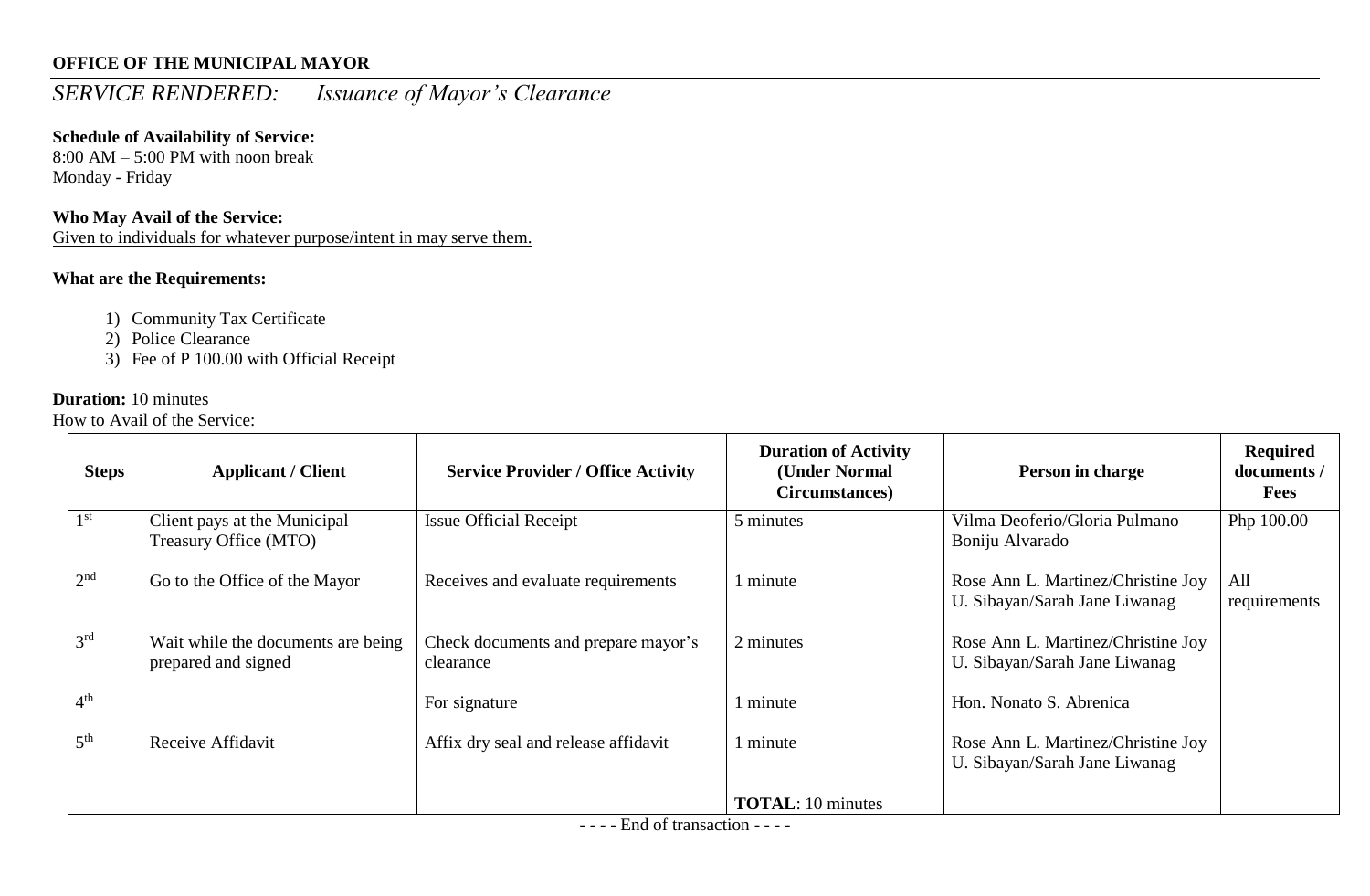## *SERVICE RENDERED: Issuance of Certificate to Barangay and Sangguniang Kabataan Officials*

## **Schedule of Availability of Service:**

8:00 AM – 5:00 PM with noon break Monday - Friday

## **Who May Avail of the Service:**

All elective and appointive Barangay Officials, their dependents and Sangguniang Kabataan (SK) Officials

## **What are the Requirements:**

- 1) Community Tax Certificate (CTC) of Barangay or SK Official
- 2) Oath of Office

## **Duration:** 9 minutes

How to Avail of the Service:

| <b>Steps</b>    | <b>Applicant / Client</b>                                             | <b>Service Provider / Office Activity</b>                                           | <b>Duration of Activity</b><br>(Under Normal<br>Circumstances) | Person in charge                                 | Required<br>documents /<br><b>Fees</b> |
|-----------------|-----------------------------------------------------------------------|-------------------------------------------------------------------------------------|----------------------------------------------------------------|--------------------------------------------------|----------------------------------------|
| 1 <sup>st</sup> | Proceed to the Office of the Mayor<br>and submit all the requirements | Verify on the Masterlist of Barangay and<br>SK Officials. Check validity of the CTC | 3 minutes                                                      | Rose Ann L. Martinez/Christine Joy<br>U. Sibayan | All<br>requirements                    |
| 2 <sup>nd</sup> | Wait while the documents are being<br>prepared and signed             | Prepare Certificate                                                                 | 3 minutes                                                      | Rose Ann L. Martinez                             |                                        |
| 3 <sup>rd</sup> |                                                                       | For signature                                                                       | minute                                                         | Hon. Nonato S. Abrenica                          |                                        |
| 4 <sup>th</sup> | Receive signed document                                               | Affix dry seal and release affidavit                                                | 2 minute                                                       | Rose Ann L. Martinez/Christine Joy<br>U. Sibayan |                                        |
|                 |                                                                       |                                                                                     | <b>TOTAL:</b> 9 minutes                                        |                                                  |                                        |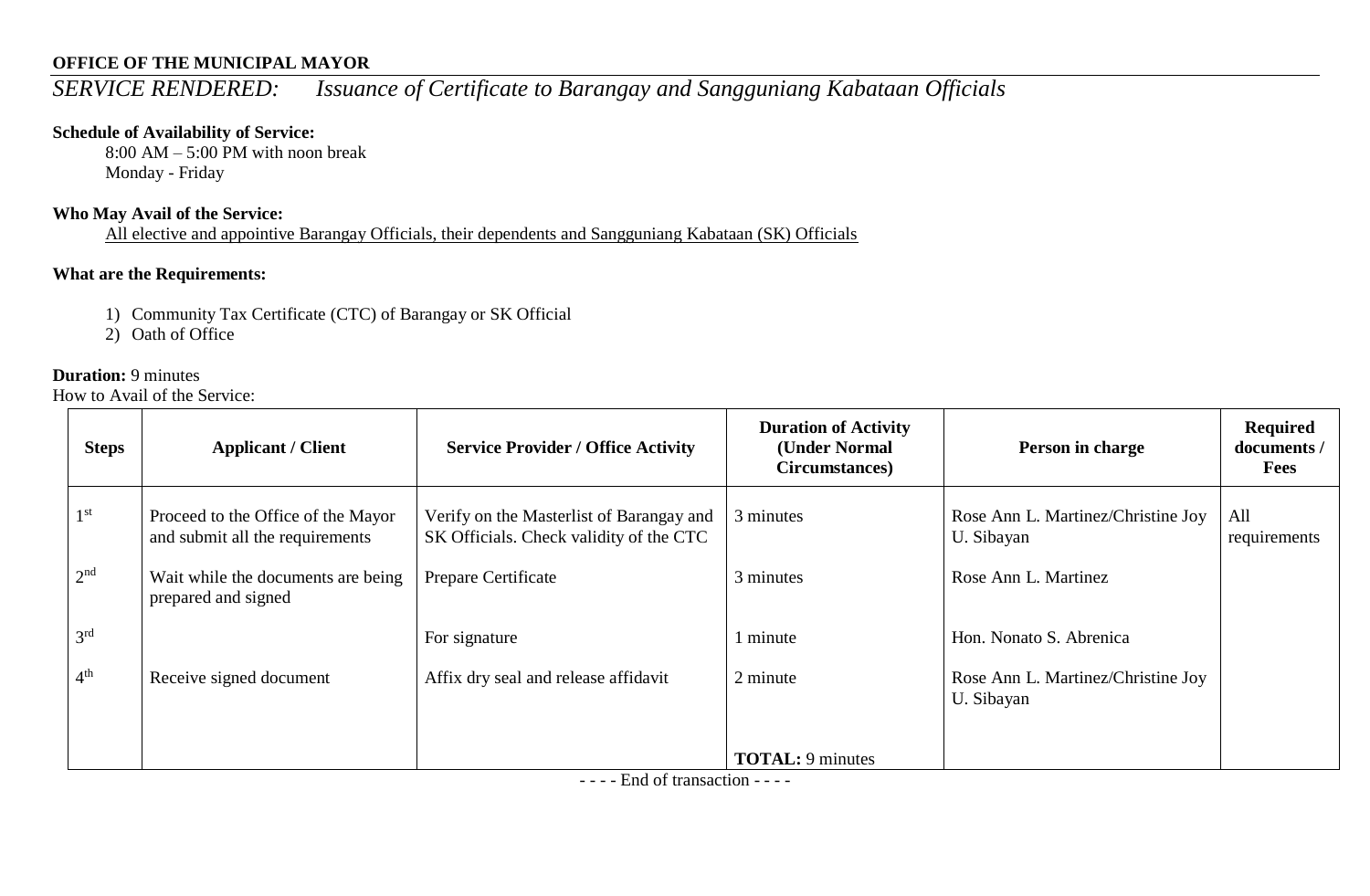# *SERVICE RENDERED: Provision of Ambulance*

## **Schedule of Availability of Service:**

 $8:00$  AM – 5:00 PM with noon break Monday - Friday

## **Who May Avail of the Service:**

Patients from Villasis. Patient from surrounding town may also avail

How to Avail of the Service:

| <b>Steps</b>    | <b>Applicant / Client</b>                                                                      | <b>Service Provider / Office Activity</b>                                                | <b>Duration of Activity</b><br>(Under Normal<br>Circumstances) | Person in charge                                                                                    | <b>Required</b><br>documents / Fees |
|-----------------|------------------------------------------------------------------------------------------------|------------------------------------------------------------------------------------------|----------------------------------------------------------------|-----------------------------------------------------------------------------------------------------|-------------------------------------|
| 1 <sup>st</sup> | Clients will proceed to<br>Mayor's Office. And<br>ask for the availability<br>of the ambulance | Get information about the patient. Prepare travel<br>order if the ambulance is available | 3 minutes                                                      | Elsie M. Rabara/Rose Ann L.<br>Martinez/Christine Joy U.<br>Sibayan/                                |                                     |
| 2 <sup>nd</sup> | Wait for the approval of<br>the Travel Order                                                   | Facilitate approval of the mayor                                                         | 1 minute                                                       | Rose Ann L. Martinez/Christine<br>Joy U. Sibayan<br>Hon. Nonato S. Abrenica                         |                                     |
| 3 <sup>rd</sup> | Accompany the driver<br>to the hospital                                                        | Transfer/Bring patient as per request                                                    |                                                                | Dionisio Sibayan/German<br>Amador/Alejandre Rabino/Brian<br>Basconcillo/ Larry Cruz/Sunny<br>Andaya |                                     |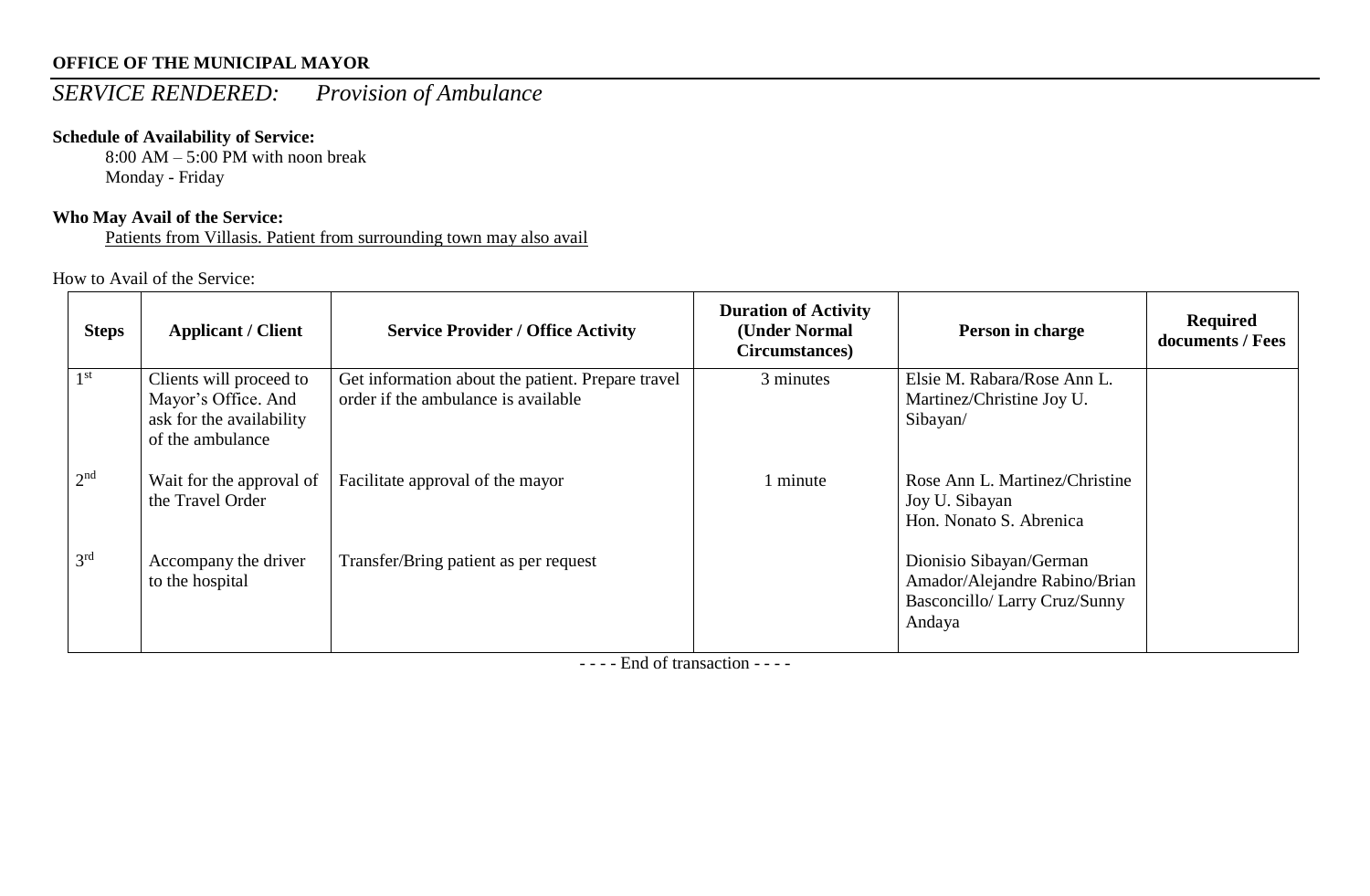# *SERVICE RENDERED: Issuance of Certificate of Employment*

## **Schedule of Availability of Service:**

 $8:00$  AM – 5:00 PM with noon break Monday - Friday

## **Who May Avail of the Service:**

LGU Employees

## **What are the Requirements:**

1) Employment record of the employee

## **Duration:** 10 minutes

How to Avail of the Service:

| <b>Steps</b>    | <b>Applicant / Client</b>                                                    | <b>Service Provider / Office Activity</b>           | <b>Duration of Activity</b><br>(Under Normal<br>Circumstances) | Person in charge                                                       | <b>Required</b><br>documents / Fees |
|-----------------|------------------------------------------------------------------------------|-----------------------------------------------------|----------------------------------------------------------------|------------------------------------------------------------------------|-------------------------------------|
| 1 <sup>st</sup> | Proceed to the mayor's<br>office and ask for<br>certificate of<br>employment | Ask the employee the needed data being<br>requested | 3 minutes                                                      | Elsie M. Rabara                                                        | All requirements                    |
| 2 <sup>nd</sup> |                                                                              | Prepare certificate of employment                   | 5 minutes                                                      | Elsie M. Rabara/Diana S.<br>Bueno/Kimberly L. Cortez                   |                                     |
| 3 <sup>rd</sup> |                                                                              | Submit for signature of the mayor                   | 1 minute                                                       | Hon. Nonato S. Abrenica                                                |                                     |
| 4 <sup>th</sup> | Employee receive<br>certificate of<br>employment                             | Affix dry seal and release to the employee          | 1 minute                                                       | Rose Ann L. Martinez/Christine<br>Joy U. Sibayan/Sarah Jane<br>Liwanag |                                     |
|                 |                                                                              |                                                     | <b>TOTAL:</b> 10 minutes                                       |                                                                        |                                     |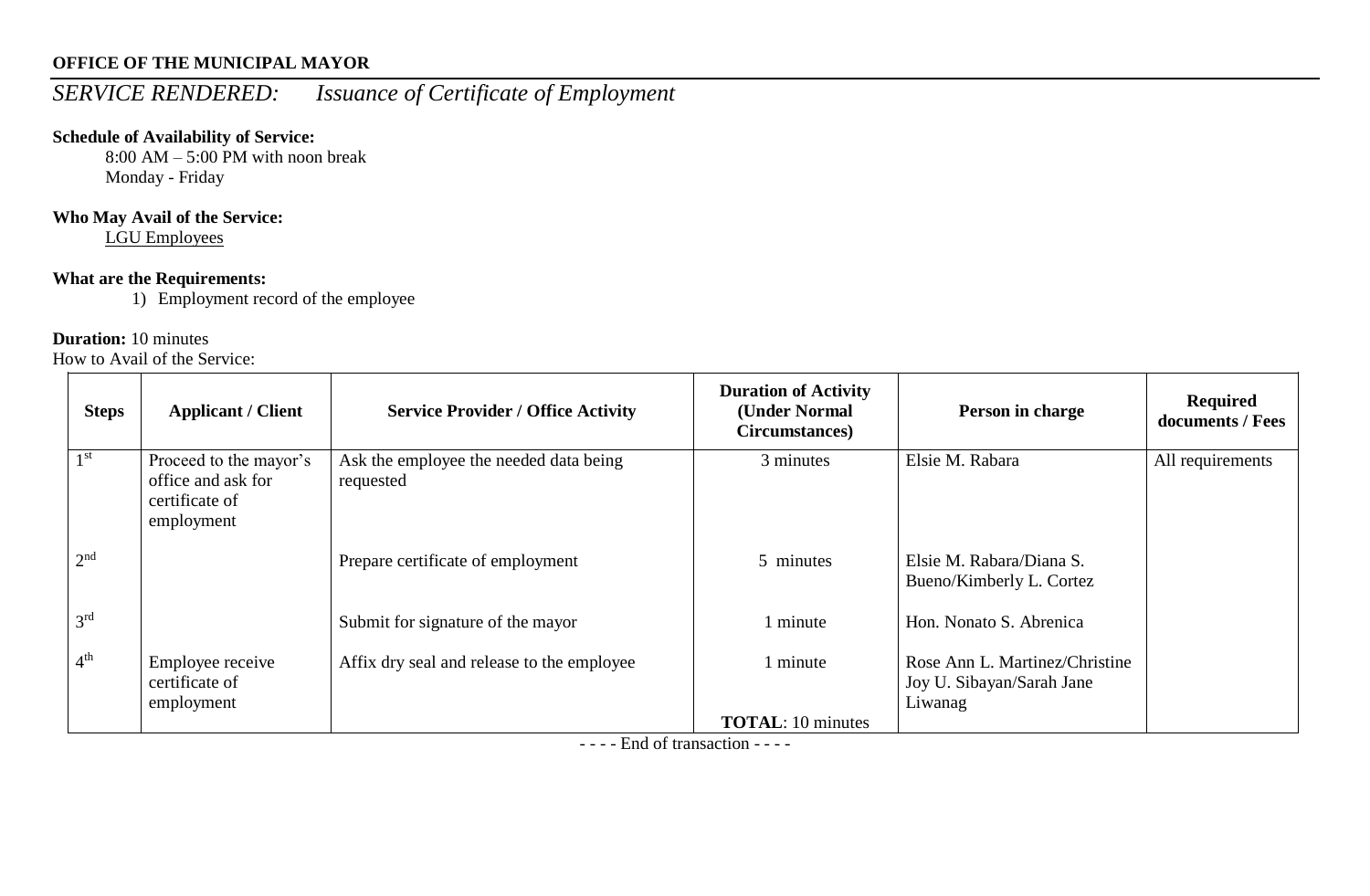# *SERVICE RENDERED: Issuance of Application of Leave of Absence*

## **Schedule of Availability of Service:**

 $8:00$  AM – 5:00 PM with noon break Monday - Friday

#### **Who May Avail of the Service**:

LGU Employees

### **What are the Requirements**:

- 1) Duly accomplished application for leave of absence
- 2) Medical Certificate in case of sick leave

#### **Duration:** 6 minutes

How to Avail of the Service:

| <b>Steps</b>    | <b>Applicant / Client</b>                  | <b>Service Provider / Office Activity</b>                              | <b>Duration of Activity</b><br>(Under Normal<br>Circumstances) | Person in charge | Required<br>documents / Fees |
|-----------------|--------------------------------------------|------------------------------------------------------------------------|----------------------------------------------------------------|------------------|------------------------------|
| 1 <sup>st</sup> | Submit application for<br>leave of absence | Receive application form and verifies<br>availability of leave credits | 3 minutes                                                      | Elsie M. Rabara  | All requirements             |
| 2 <sup>nd</sup> |                                            | Submit for approval of the mayor                                       | 2 minutes                                                      | Elsie M. Rabara  |                              |
| 3 <sup>rd</sup> | Receives application<br>form               | Release the approved / disapproved application<br>form                 | 1 minute                                                       | Elsie M. Rabara  |                              |
|                 |                                            |                                                                        | <b>TOTAL:</b> 6 minutes                                        |                  |                              |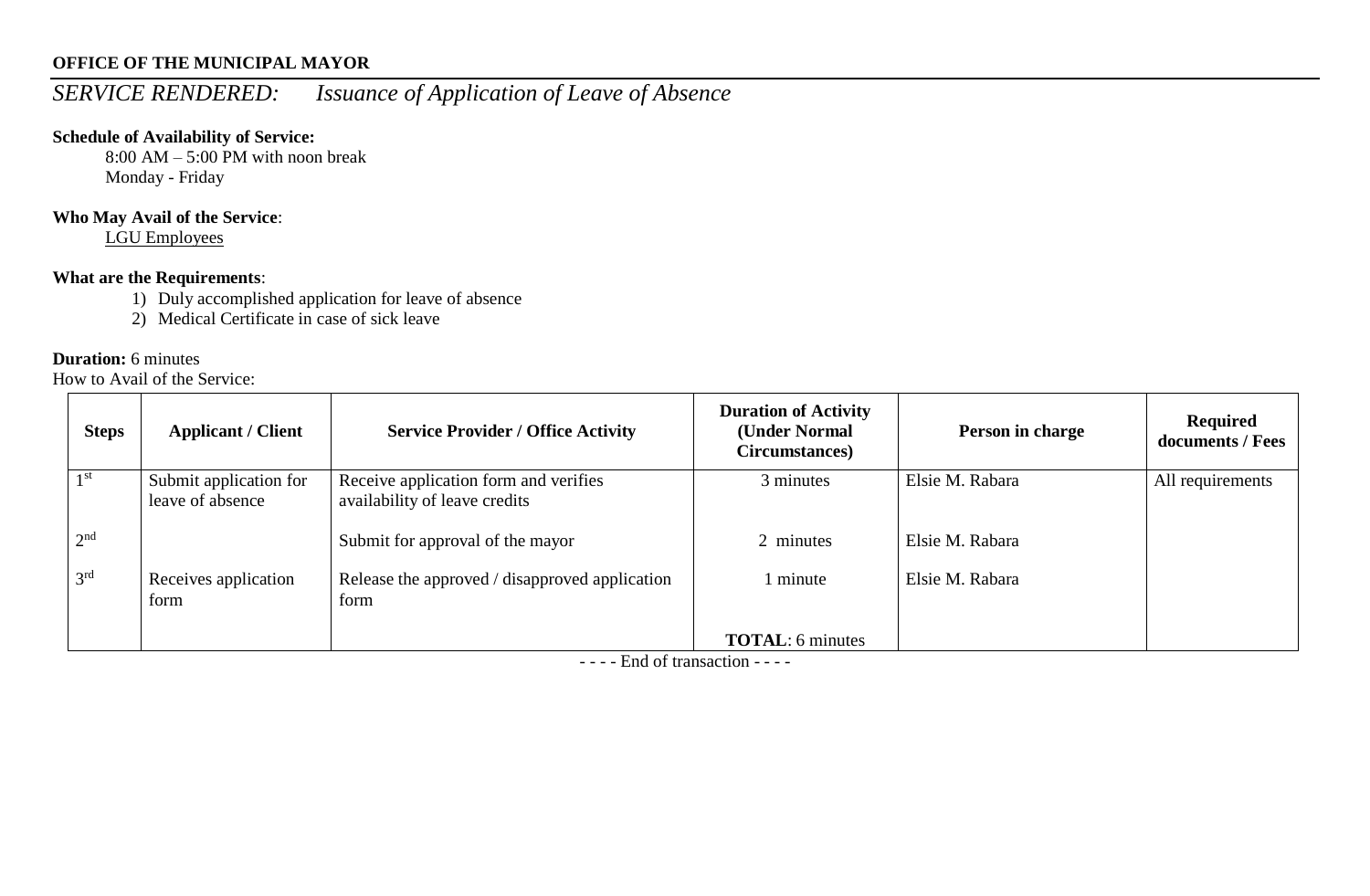## *SERVICE RENDERED: Issuance of Service Record*

## **Schedule of Availability of Service:**

 $8:00$  AM – 5:00 PM with noon break Monday - Friday

## **Who May Avail of the Service:**

LGU employees who are still in service and those who were separated from the service

## **What are the Requirements:**

- 1) Name of employee and date of employment
- 2) Employment record of the employee

## **Duration:** 10 minutes

How to Avail of the Service:

| <b>Steps</b>    | <b>Applicant / Client</b>                                                              | <b>Service Provider / Office Activity</b>                | <b>Duration of Activity</b><br>(Under Normal<br>Circumstances) | Person in charge                    | <b>Required</b><br>documents / Fees |
|-----------------|----------------------------------------------------------------------------------------|----------------------------------------------------------|----------------------------------------------------------------|-------------------------------------|-------------------------------------|
| 1 <sup>st</sup> | Proceed to the office of<br>the mayor and ask for<br>the issuance of service<br>record | Verifies period of employment and last day of<br>service | 5 minutes                                                      | Elsie M. Rabara                     | All requirements                    |
| 2 <sup>nd</sup> |                                                                                        | Prepares service record                                  | 3 minutes                                                      | Elsie M. Rabara/Diana S. Bueno      |                                     |
| 3 <sup>rd</sup> |                                                                                        | For signature                                            | 1 minute                                                       | Hon. Nonato S. Abrenica             |                                     |
| 4 <sup>th</sup> | Receives application<br>form                                                           | For release                                              | 1 minute                                                       | Elsie M. Rabara /<br>Diana S. Bueno |                                     |
|                 |                                                                                        |                                                          | <b>TOTAL:</b> 10 minutes                                       |                                     |                                     |